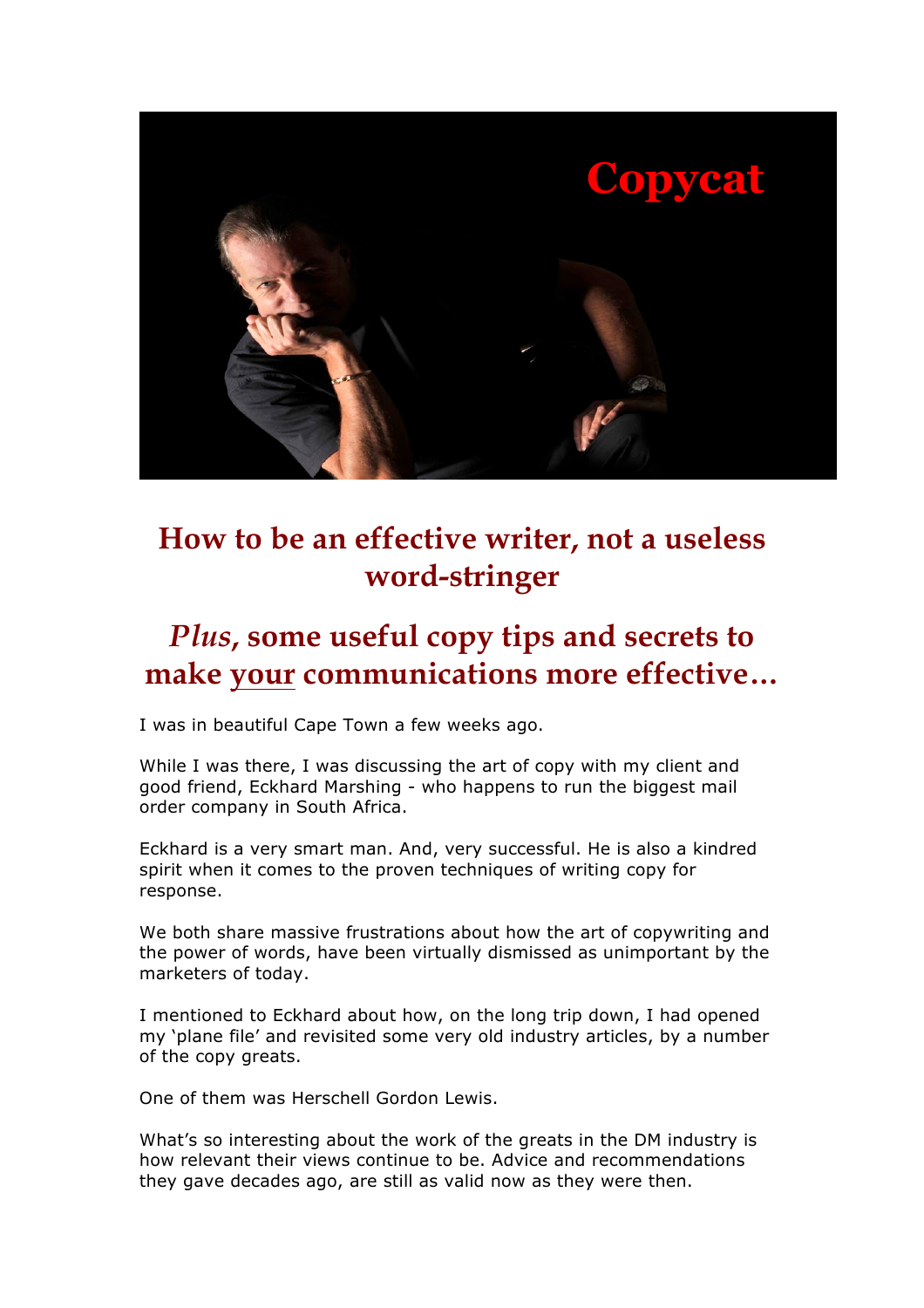The reason is simple, as I have shared with you many times before.

"Times change, but people don't".

The words, phrases and techniques that influence people to do positive things – like fill in a coupon, complete the response form, pick up the phone, click the link to the landing page, reply to an email, visit the store – are the same today as they were over 80 years ago.

Yet most marketers continue to ignore this vital fact. That's why most of them last less than 12 months in their jobs. (Fact. In the UK, at any rate)

Anyway, I thought this month, that I would repackage a few of Herschell's best points and incorporate them in this new Copycat for you.

Trust me, you can only learn from the great man. Here we go…

### **What did they mean by THAT?**

If those are the thoughts of the reader of your letter, email, ad, website page, radio spot or anything else for that matter - then clearly, you haven't delivered your sales message effectively or professionally.

As a writer, words are your weapons. They are the arrows in your quiver.

You should always strive to use the most effective ones. The words that make people do positive things.

A lot of writers today are lazy. They're happy to fire blanks in a war in which their competitors are using high-velocity bullets.

Their campaigns will fail. No question. And they will blame everyone and everything - instead of themselves.

Remember, as a writer, you should always be in charge. Professional writers are force-communicators, as Herschell always used to call them. It is not a two-way street between the writer and the reader.

The writer should be in control at all times.

But, whenever a writer lapses into a casual acceptance of the first word or phrase that comes to mind - unconscious of the greater specificity at hand – then that writer loses that control.

So, don't take a slipshod, journeyman approach to the copy challenge. If you do, your results will match your approach.

Here's a few tips for you to consider, starting with 'Reply' or 'Respond'.

### **Is there a difference between 'reply' and 'respond'?**

Yes. And it's *significant*.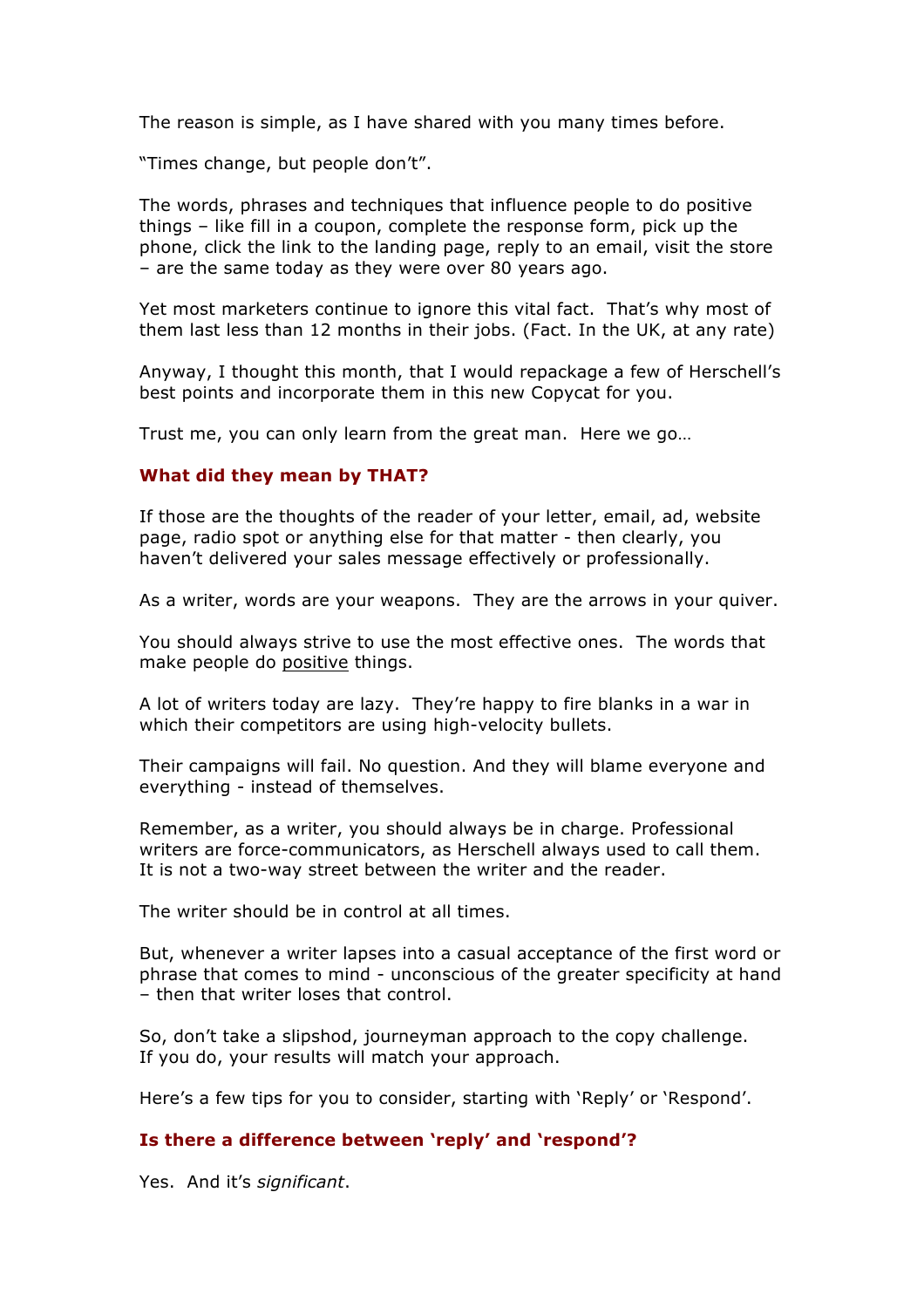If you're asking a target-individual to answer your advertising or mailing, the chances are, that *reply* will bring you more numbers than *respond.*

### Why?

It's simple, really. It isn't because *respond* is a more upscale word. It's a simple rhetorical conclusion - when you *reply,* you make no commitment.

When you *respond,* you do.

A *reply* is just an answer. A *response* is pretty much an answer with knobs on. So when we write '*Please respond within 14 days',* we can (however subliminally) sometimes scare the reader.

The flip-side of this concept is using the word when it applies to you. You don't just *reply* to a complaint or question, you *respond* to it.

Using words that enhance what you're selling isn't all that difficult if you ask yourself, after writing each paragraph:

## **Have I used the right words to entice the reader a little more?**

Here's a great example from an advertisement for the Jan Hagara Collectors' Club that I've seen Herschell use many times.

Bulleted copy tells the reader what they get when they become members of this club. Here are the bullets as they were originally written:

- A cloisonne membership pin
- ID card
- A years' subscription to the quarterly newsletter. (Worth more than the \$22.50 alone!)
- A custom-designed 3-ring binder
- Exclusive right to buy product available only to club members

In my view, each one of those bullets has a rubber nose.

They are limp. Flaccid. Uninteresting.

And delivered with the impact of a slap around the face with a wet fish.

Here's how it should have been done:

- Genuine cloisonné, membership pin
- A personally signed membership card
- One full year's subscription to the quarterly Newsletter. (This alone is worth more than one year's fees!)
- Custom binder to protect valuable Certificates and the Newsletter
- Exclusive offers available only to club members

Those bullets are saying the same things. But saying them better.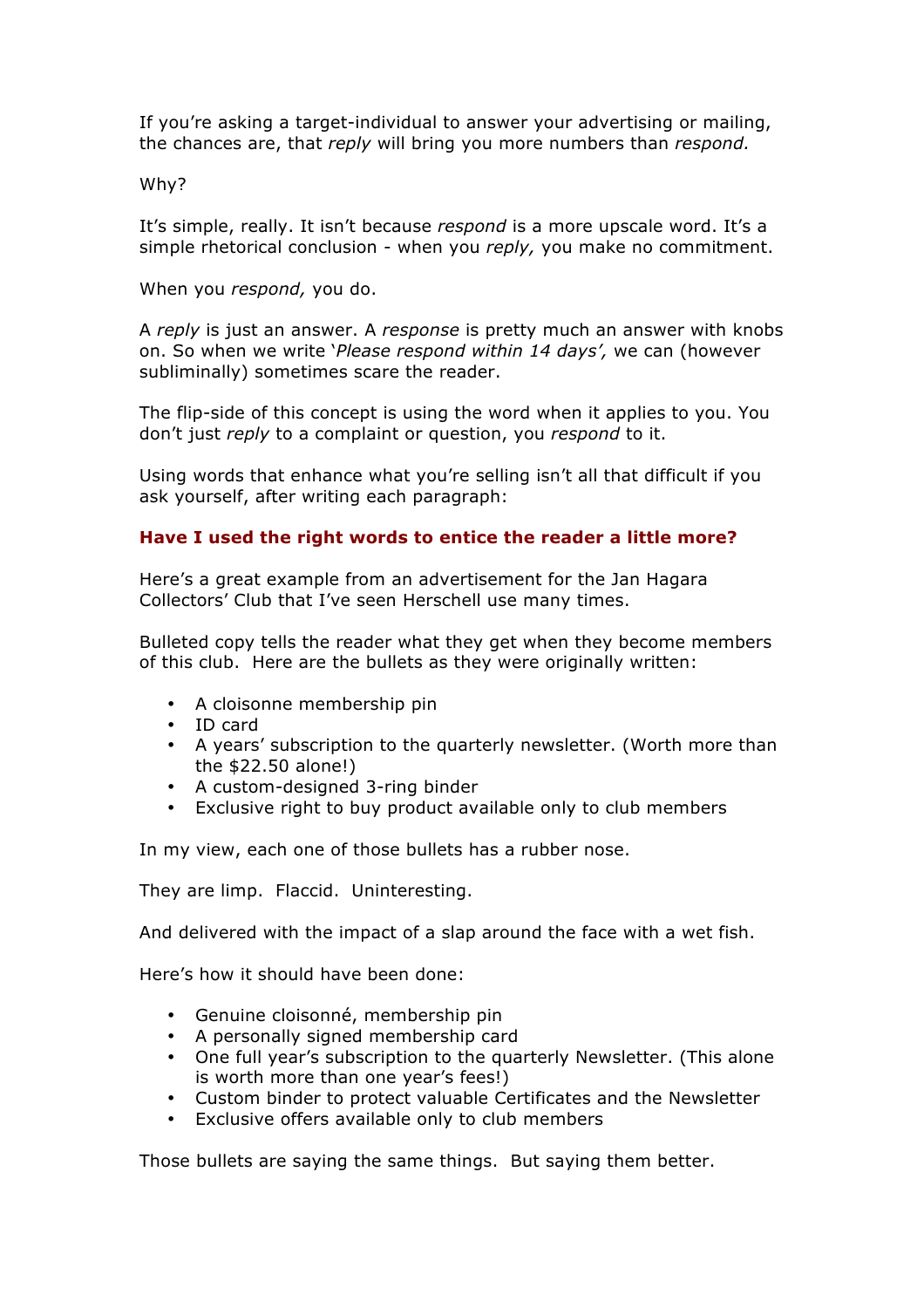Much better.

Let's look at each bullet closely.

*A cloisonne membership pin* suggests little or no worth. And, as we know, no exclusivity equals no value.

The word *Genuine* adds value, and even slapping the acute accent over the final *e* helps enhance this premium.

An *ID card* is something you flash at the train inspector, or doorman at your favourite club. An ID card suggests little value.

A 'personally signed membership card' makes a lot out of a little.

Aside from the bad grammar, *a years' subscription* isn't as valuable as *one full year's subscription.* The word *alone* is also misplaced in the original.

If you are set on using it, that word should lead**,** not follow, so it enhances the selling point.

Capitalising the word *Newsletter* also adds importance.

Used in the way above, *Custom-designed* and *3-ring binder* fight each other. And we can buy 3-ring binders at the stationery store for tuppencehalfpenny these days, so there's little value.

It's sensible to lose '*3-ring'* and give the prospective member a reason for how the binder could be used.

What you see above is an interesting exercise. It's also a snapshot of what the professional writer does for a living – using the best words and phrases to deliver the selling points as effectively as possible.

How well do we do it? Well, the answer to that - the true test – is, of course, in the eye of the beholder.

If we have done it well, then the required responses will appear, in attractive numbers.

Words are our weapons, remember? And awareness of even minor differences in word use will increase response.

Here's something else to make you think…

#### **Is there a difference between 'anything' and 'everything'?**

To the word-stringer*, anything* and *everything* may appear to be similar words. To the wordsmith, they are not.

Far from it, in fact.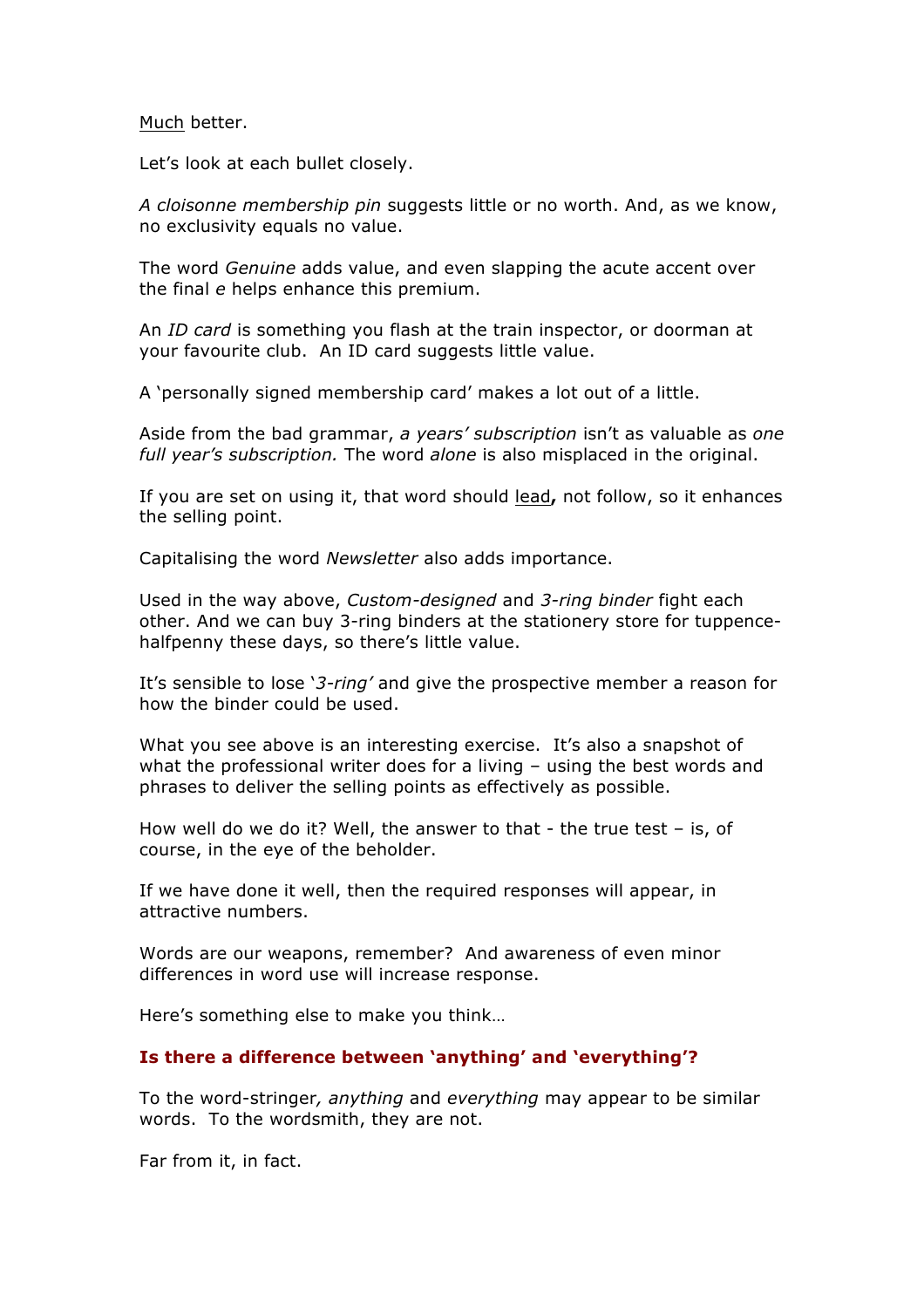We've all seen word-strings such as...

"You'll save on anything and everything you see in this store, during the sale."

Well, that phrase in itself, shows clearly that these two words are quite different. If they were the same, we'd use just one of them.

Now, suppose we do use just one of them, which one should it be?

"You'll save on *anything* you see in this store, during the sale."

Or…

"You'll save on *everything* you see in this store, during the sale."

Simple.

'Everything' is much stronger than 'anything' in this context, as it suggests more. '*Anything'* is singular and '*everything'* is more encompassing.

# **Here's a final little secret – 4 magic words**

I'm going to give you 4 magic little words that can be the difference between reader-acceptance and reader-antagonism.

These words are not only the difference between the reader thinking the writer has transmitted a helpful message or a useless message, but they can also be the difference between reader-adoration and reader-scorn.

We live in a sceptical world. No one believes anything anymore.

But, by using these 4 words, the writer can avoid the reader's objection to any dramatically-delivered point or statement.

Just start the sentence this way…

## **'As we both know...'**

So, playmates, when you are creating copy, try to be a wordsmith – not a word-stringer. Harness the power of words. Words that influence.

Words that move people. And words that SELL.

Don't write copy that *describes -* as an awful lot of writers do these days.

If you do, then be prepared for campaign failure. Describers aren't wordsmiths. They are word-stringers.

We all have to suffer the work of word-stringers. They ramble. They waffle. They go around the houses to get to the back door.